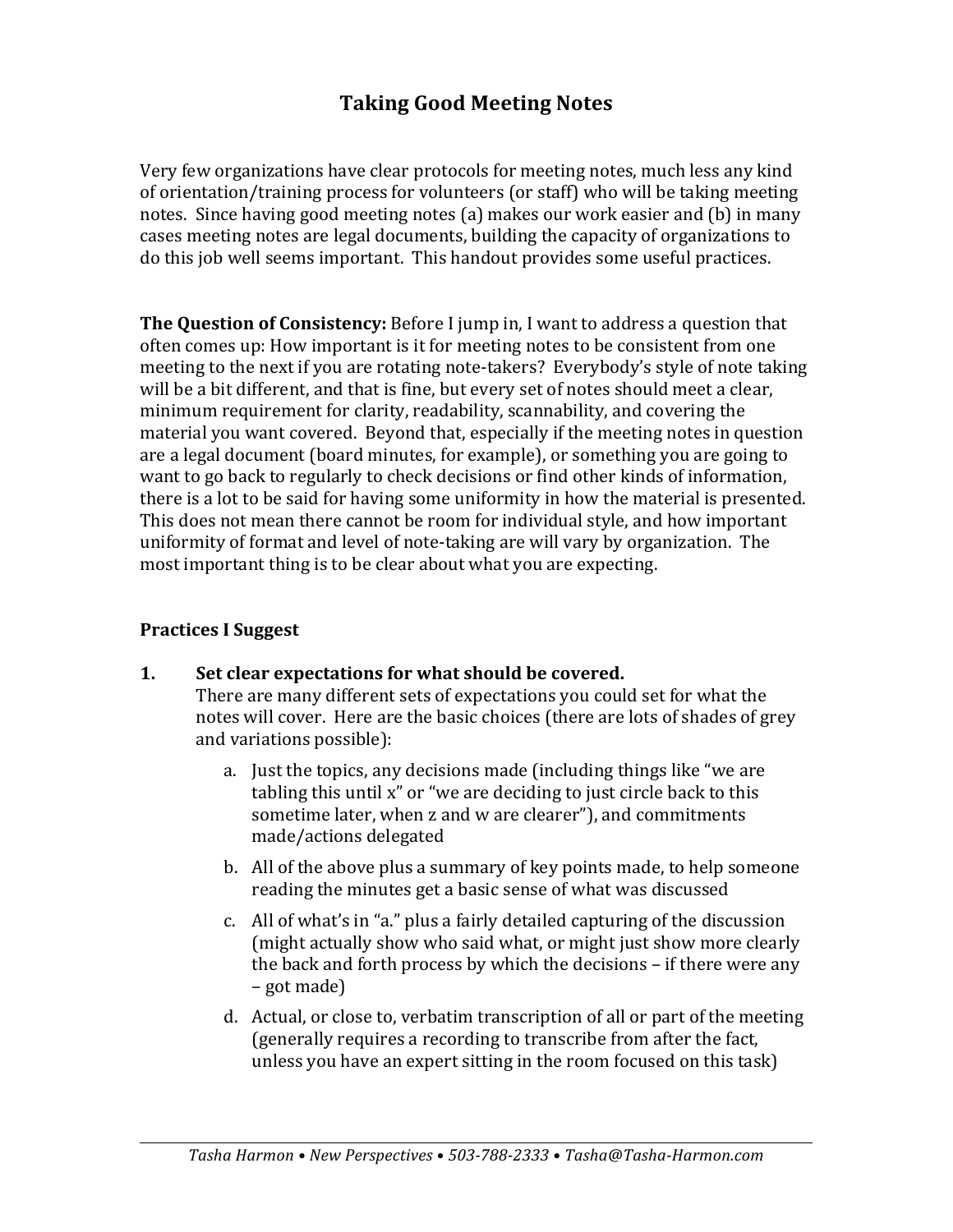It is best to **have a basic protocol to use as the default**, and then to let people know clearly if some other level of expectation is needed for a particular meeting, or section of a meeting.

If you want notes on the level of c above, it is important to have someone assigned to take minutes who does not have other responsibilities in the meeting and is not vested in participating, since their focus will need to be on the note-taking. The first two levels above can be done by people who are also participating, if they are clear about the expectations, and have done some practicing.

#### **2. Be clear about the audience.**

I often see notes that are comprehensible only if you were at the meeting. This is not useful. My rule of thumb is to think about whether the notes would give someone who is familiar with the organization but was not at that meeting what they need to be able to move forward. Alternately, you can think "If I have to go back 5 years from now and try to figure out what we did at this meeting, could I do it from these notes alone?"

#### **3.** Use the agenda to take notes on.

This seems common sense to me, but is a technique I don't see used often. As a note-taker, you should have a modifiable version of the agenda as your starting place; this way you'll already have the headers and whatever info the agenda provides about the subject. You may need to do a little reformatting, but it saves time and, if it is a well-designed agenda, $1$  encourages you to not skip some of the details that will be useful later (who presented, what the group was being asked to do, etc.).

#### **4. Make it easy to scan.**

 

Think about how you might use these notes; how easy will it be to go back and figure out what the group decided about item  $x$  "sometime last spring"?

- a. Leave white space don't focus on getting it all on one page; it needs to be easy to read, not short.
- b. Use lots of formatting headers and subheaders, bold, italics, underlining, indentations. The idea is to make it easy to pick out topics, names, assignments, etc. (It's generally best to avoid using color, since not everyone has a color printer.)
- c. Use formatting that is consistent from one set of notes to the next wherever possible  $-$  for example, you might have a protocol that says decisions are labeled with the word DECISION in all caps, followed by a colon.

<sup>&</sup>lt;sup>1</sup> See my handout, Meeting Agenda Template and Tips, for information on creating good agendas.